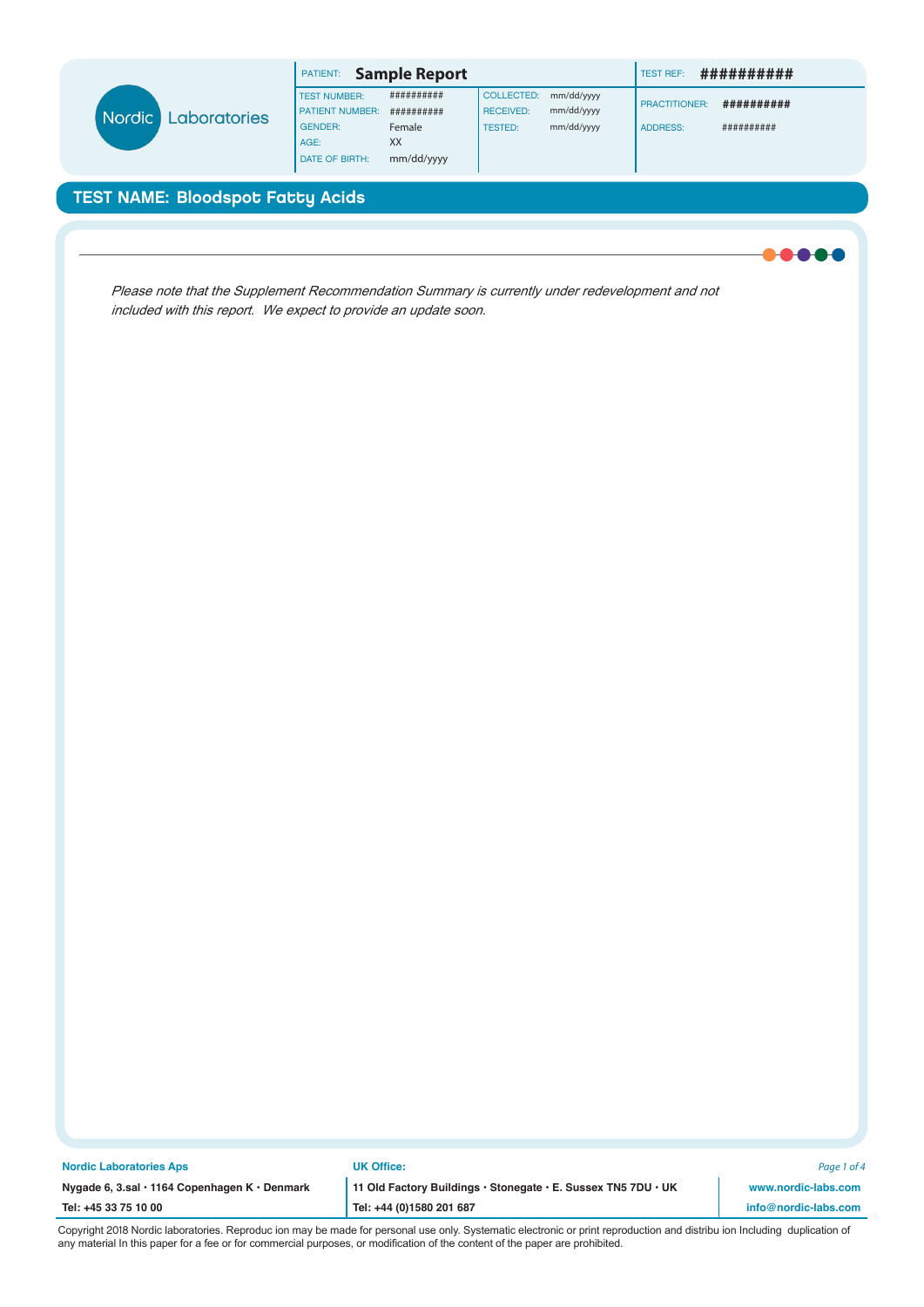| <b>Nordic</b><br>Laboratories | <b>Sample Report</b><br>PATIENT: |            |                  |            | ##########<br><b>TEST REF:</b> |            |
|-------------------------------|----------------------------------|------------|------------------|------------|--------------------------------|------------|
|                               | <b>TEST NUMBER:</b>              | ########## | COLLECTED:       | mm/dd/yyyy |                                |            |
|                               | <b>PATIENT NUMBER:</b>           | ########## | <b>RECEIVED:</b> | mm/dd/yyyy | <b>PRACTITIONER:</b>           | ########## |
|                               | <b>GENDER:</b>                   | Female     | <b>TESTED:</b>   | mm/dd/yyyy | <b>ADDRESS:</b>                | ########## |
|                               | AGE:                             | XX         |                  |            |                                |            |
|                               | <b>DATE OF BIRTH:</b>            | mm/dd/yyyy |                  |            |                                |            |

#### 0241 Bloodspot Fatty Acids Profile Methodology: Capillary Gas ChromatographyMass Spectrometry **Summary of Abnormal Results Findings Intervention Options Common Metabolic Association Polyunsaturated Omega-3** Impaired nerve nction esp t e e e  $\downarrow$ Fis oils or e tracts Alpha Linolenic (18:3n3) Polyunsaturated Omega-6 ssential att acid o membrane n lo er or organic canola  $\downarrow$ Linoleic (18:2n6) I idit oils Ins icient class eicosanoid cell Dihomogamma Linolenic (20:3n6)  $\downarrow$ A so rces se controls Ins icient class eicosanoid cell con Arachidonic (20:4n6)  $\downarrow$ se A or A so rces  $t$ mls **Trans** < yperlipidemia and Total C:18 Trans  $\hat{\mathsf{T}}$ drogenated oils Avoid degenerative diseases **Ratios** Index of Omega-3 Fatty Acids  $\downarrow$ Fis oils or e tracts Omega-3 insuZiciency

| <b>Nordic Laboratories Aps</b>                | <b>UK Office:</b>                                             | Page 2 of 4          |
|-----------------------------------------------|---------------------------------------------------------------|----------------------|
| Nygade 6, 3.sal · 1164 Copenhagen K · Denmark | 11 Old Factory Buildings · Stonegate · E. Sussex TN5 7DU · UK | www.nordic-labs.com  |
| Tel: +45 33 75 10 00                          | Tel: +44 (0)1580 201 687                                      | info@nordic-labs.com |
| .                                             |                                                               |                      |

Copyright 2018 Nordic laboratories. Reproduc ion may be made for personal use only. Systematic electronic or print reproduction and distribu ion Including duplication of any material In this paper for a fee or for commercial purposes, or modification of the content of the paper are prohibited.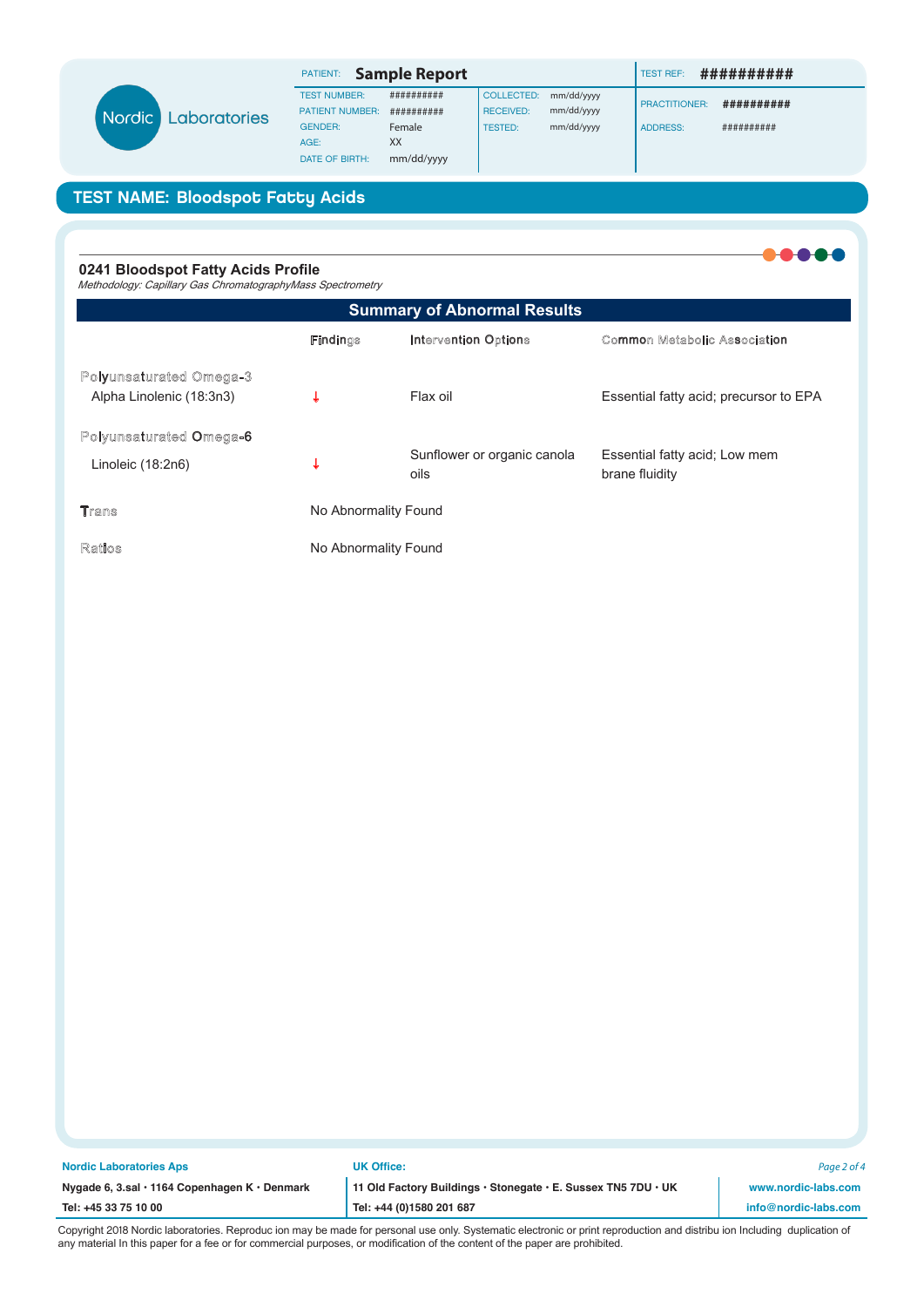| <b>Sample Report</b><br>PATIENT: |            |                  |            | ##########<br><b>TEST REF:</b> |                      |
|----------------------------------|------------|------------------|------------|--------------------------------|----------------------|
| <b>TEST NUMBER:</b>              | ########## | COLLECTED:       | mm/dd/yyyy |                                |                      |
| <b>PATIENT NUMBER:</b>           | ########## | <b>RECEIVED:</b> | mm/dd/yyyy |                                | ##########           |
| <b>GENDER:</b>                   | Female     | <b>TESTED:</b>   | mm/dd/yyyy | <b>ADDRESS:</b>                | ##########           |
| AGE:                             | XX         |                  |            |                                |                      |
| <b>DATE OF BIRTH:</b>            | mm/dd/yyyy |                  |            |                                |                      |
|                                  |            |                  |            |                                | <b>PRACTITIONER:</b> |

|     | 0241 Bloodspot Fatty Acids Profile<br>Methodology: Capillary Gas ChromatographyMass Spectrometry |                          |                                                                                                |
|-----|--------------------------------------------------------------------------------------------------|--------------------------|------------------------------------------------------------------------------------------------|
|     | Ranges: Ages 13 and over.                                                                        | <b>Results</b><br>Area % | QU NTILE DISTRIBUTION<br>95% Reference<br>5th<br>1st<br>2 <sub>nd</sub><br>3rd<br>4th<br>Range |
|     |                                                                                                  |                          | <b>Polyunsaturated Omega-3</b>                                                                 |
| 1.  | Alpha Linolenic (ALA) (18:3n3)                                                                   | 0.16                     | 0.17<br>$0.10 - 0.54$<br>0.15                                                                  |
| 2.  | Eicosapentaenoic (EPA) (20:5n3)                                                                  | 0.39                     | $0.08 - 1.55$                                                                                  |
| 3.  | Docosahexaenoic (DHA) (22:6n3)                                                                   | 1.80                     | 0.68<br>$0.33 - 2.51$                                                                          |
|     |                                                                                                  |                          | <b>Polyunsaturated Omega-6</b>                                                                 |
| 4.  | Linoleic (LA) (18:2n6)                                                                           | 10.6                     | 11.5<br>16.9<br>$10.3 - 18.6$<br>0.04<br>0.18                                                  |
| 5.  | Gamma Linolenic (GLA) (18:3n6)                                                                   | 0.08                     | $0.03 - 0.24$                                                                                  |
| 6.  | Dihomogamma Linolenic (DGLA) (20:3n6)                                                            | 0.71                     | 0.39<br>0.88<br>$0.30 - 1.08$<br>3.0<br>6.5                                                    |
| 7.  | Arachidonic (AA) (20:4n6)                                                                        | 6.1                      | $2.2 - 7.5$                                                                                    |
|     |                                                                                                  |                          | <b>Trans</b>                                                                                   |
| 8.  | Total C:18 Trans Fatty Acids                                                                     | 0.22                     | 0.42<br>$= 0.59$                                                                               |
|     |                                                                                                  |                          | <b>Ratios</b>                                                                                  |
| 9.  | LA/GLA (Desaturation efficiency)                                                                 | 133                      | 252<br>$54 - 532$                                                                              |
| 10. | AA/EPA (Eicosanoid Series 2/3) <sup>+</sup>                                                      | 15.6                     | 31.8<br>$2.6 - 61.6$<br>0.23                                                                   |
| 11. | EPA/DGLA (Eicosanoid Series 3/1)                                                                 | 0.55                     | $0.11 - 3.42$                                                                                  |
|     | 12. Index of Omega-3 Fatty Acids (EPA + DHA%)‡                                                   | 2.19                     | 1.56<br>$= 0.53$                                                                               |

† Sears, B. Toxic Fat: When Good Fat Turns Bad. 1st ed. Nashville, TN: Thomas Nelson; 2008.

‡ Harris, WS. Omega-3 fatty acids and cardiovascular disease: A case for omega-3 index as a new risk factor.

Pharmacological Research 2007;55:217-223.

| <b>Nordic Laboratories Aps</b>                | <b>UK Office:</b>                                             | Page 3 of 4          |
|-----------------------------------------------|---------------------------------------------------------------|----------------------|
| Nygade 6, 3.sal · 1164 Copenhagen K · Denmark | 11 Old Factory Buildings · Stonegate · E. Sussex TN5 7DU · UK | www.nordic-labs.com  |
| Tel: +45 33 75 10 00                          | Tel: +44 (0)1580 201 687                                      | info@nordic-labs.com |
|                                               |                                                               |                      |

Copyright 2018 Nordic laboratories. Reproduc ion may be made for personal use only. Systematic electronic or print reproduction and distribu ion Including duplication of any material In this paper for a fee or for commercial purposes, or modification of the content of the paper are prohibited.